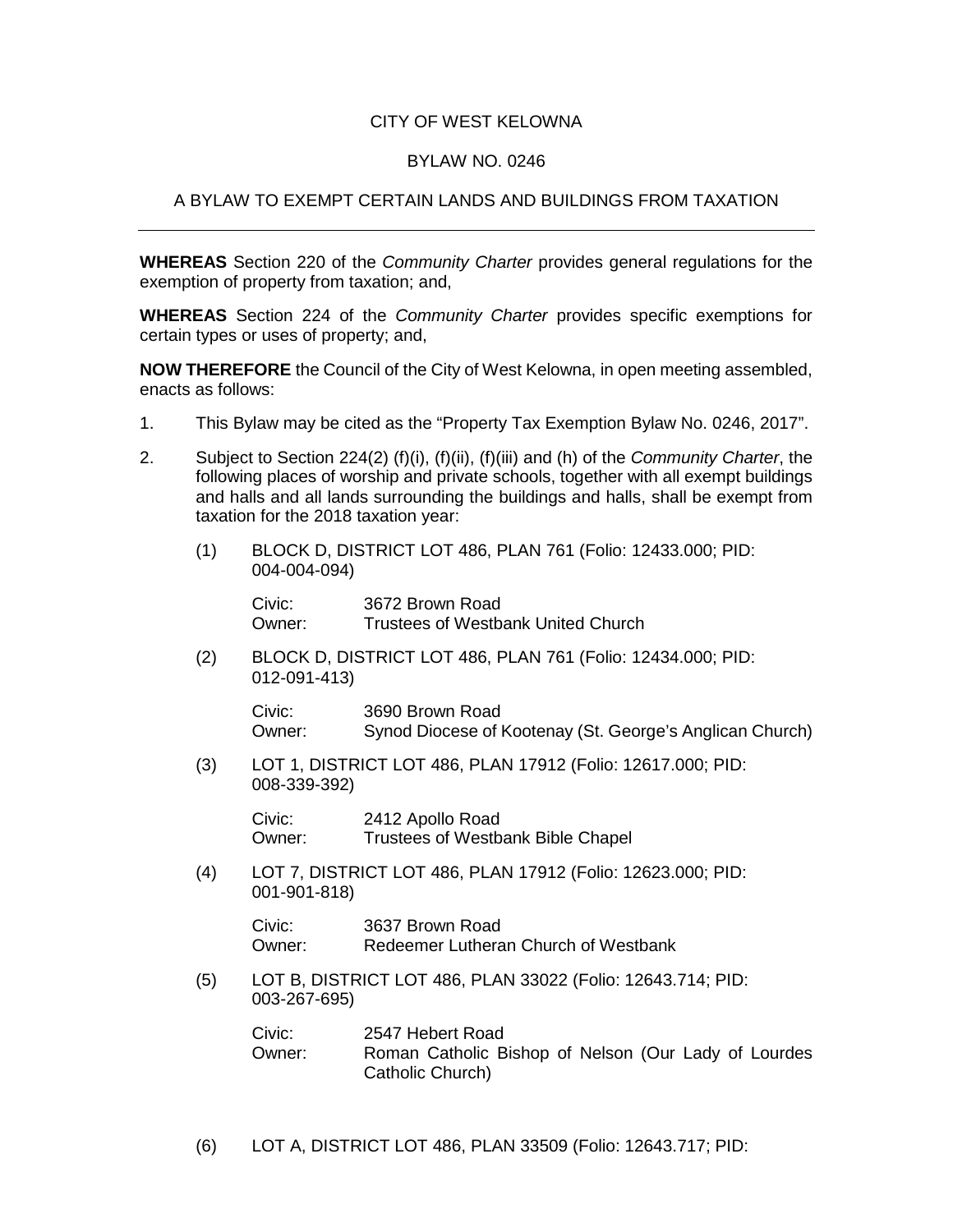003-164-900)

|      | Civic:<br>Owner:                                                                                                     | 2549 Hebert Road<br>The Trustees of the Congregation of the Highway<br><b>Gospel Hall</b>                                    |  |
|------|----------------------------------------------------------------------------------------------------------------------|------------------------------------------------------------------------------------------------------------------------------|--|
| (7)  | LOT 1, DISTRICT LOT 503, PLAN KAP77895 (Folio: 12684.095; PID:<br>026-263-939)                                       |                                                                                                                              |  |
|      | Civic:<br>Owner:                                                                                                     | 2170 McDougall Road<br>The President of the Lethbridge Stake (Church of Jesus<br><b>Christ of Latter Day Saints)</b>         |  |
| (8)  | LOT B, PLAN 31241 (Folio: 12713.158; PID: 003-761-801)                                                               |                                                                                                                              |  |
|      | Civic:<br>Owner:                                                                                                     | 1190 Stevens Road<br>The B.C. Conference of the Mennonite Brethren<br><b>Churches (Sunridge Community Church)</b>            |  |
| (9)  | LOT 19, DISTRICT LOT 506, PLAN 29377 (Folio: 12746.675; PID:<br>004-340-078, PID: 004-340-086, and PID: 004-340-248) |                                                                                                                              |  |
|      | Civic:<br>Owner:                                                                                                     | 2630 Alhambra Drive<br>Lakeview Heights Baptist Church                                                                       |  |
| (10) | LOT A, DISTRICT LOT 506, PLAN 35557 (Folio: 12746.730; PID:<br>001-736-795)                                          |                                                                                                                              |  |
|      | Civic:<br>Owner:                                                                                                     | 1162 Hudson Road<br><b>Grace Lutheran Church of Westbank</b>                                                                 |  |
| (11) | LOT 2, DISTRICT LOT 2601, PLAN 34258 (Folio: 14135.112; PID:<br>003-000-842)                                         |                                                                                                                              |  |
|      | Civic:<br>Owner:                                                                                                     | 2011 Daimler Road<br>Christian and Missionary Alliance-Can (Westside Alliance<br>Church)                                     |  |
| (12) | LOT A, DISTRICT LOT 3188, PLAN 32791 (Folio: 14590.552; PID:<br>003-311-791)                                         |                                                                                                                              |  |
|      | Civic:<br>Owner:                                                                                                     | 3797 Glenway Road<br>Stach, Edwin G and Ball, James and Montgomery, Darren<br>(Glenrosa Congregation of Jehovah's Witnesses) |  |
| (13) | LOT A, DISTRICT LOT 3188, PLAN 34442 (Folio: 14590.670; PID:<br>002-976-951)                                         |                                                                                                                              |  |
|      | Civic:<br>Owner:                                                                                                     | 3718 Glenway Road<br><b>Powers Creek Community Church</b>                                                                    |  |
| (14) | LOT 1, DISTRICT LOT 3189, PLAN 36431 (Folio: 14626.664; PID:<br>003-490-823)                                         |                                                                                                                              |  |
|      | Civic:                                                                                                               | 3155 Glenrosa Road                                                                                                           |  |

Owner: B.C. Corp Seventh Day Adventist Church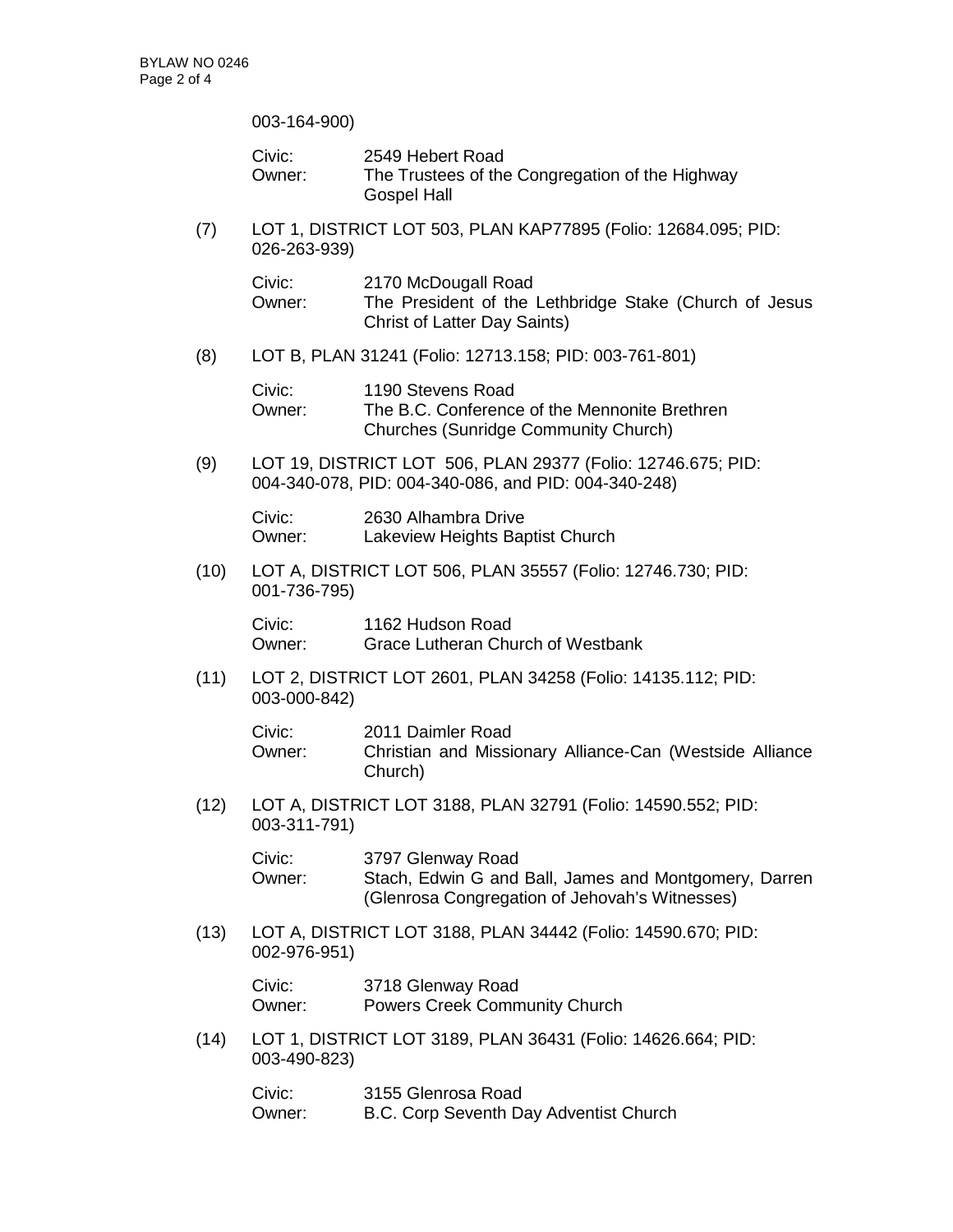(15) DISTRICT LOT 3480, PLAN B5391 (Folio: 14711.000; PID: 011-347-678)

Civic: 2600 Hebert Road Owner: Pentecostal Assembly of Canada (Emmanuel Assembly)

- 3. Subject to Section 224 (2)(a) of the *Community Charter*, the following Miscellaneous Non-Profit lands and improvements, unless otherwise specified, shall be exempt from taxation for the 2018 taxation year:
	- (1) LOT 1, PLAN 7108 (Folio: 12270.000; PID: 010-024-115)

| Civic: | 1449 Green Bay Road  |
|--------|----------------------|
| Owner: | Green Bay Bible Camp |

And

DISTRICT LOT 5205 (Folio: 15592.000)

Civic: 1449 Green Bay Road Owner: Green Bay Bible Camp

(2) LOT 15, DISTRICT LOT 486, PLAN 18115 (Folio: 12643.018; PID: 008- 313-857)

Civic: 2545 Churchill Road Owner: Central Okanagan Community Food Bank Society

(3) LOT A, DISTRICT LOT 3189, PLAN KAP68635 (Folio: 14626.035; PID: 024-973-246)

| Civic: | 3031 McIver Road        |
|--------|-------------------------|
| Owner: | Morning Star Bible Camp |

(4) LOT 96, DISTRICT LOT 3481, PLAN 20022 (Folio: 14732.099; PID: 007- 928-190

| Civic: | 2829 Inverness Road                             |
|--------|-------------------------------------------------|
| Owner: | Central Okanagan School District #23 (Leased by |
|        | Okanagan Boys and Girls Club)                   |

(5) LOT 4, DISTRICT LOT 486, PLAN KAP4967 (Folio: 12562.000; PID: 010- 394-672

| Civic: | 2476 Main Street                  |
|--------|-----------------------------------|
| Owner: | <b>Pathways Abilities Society</b> |

4. Subject to Section 224 (2)(a) of the *Community Charter*, the following Miscellaneous Non-Profit lands and improvements, unless otherwise specified, shall be partially exempt (90% of value exempted) from taxation for the 2018 taxation year: